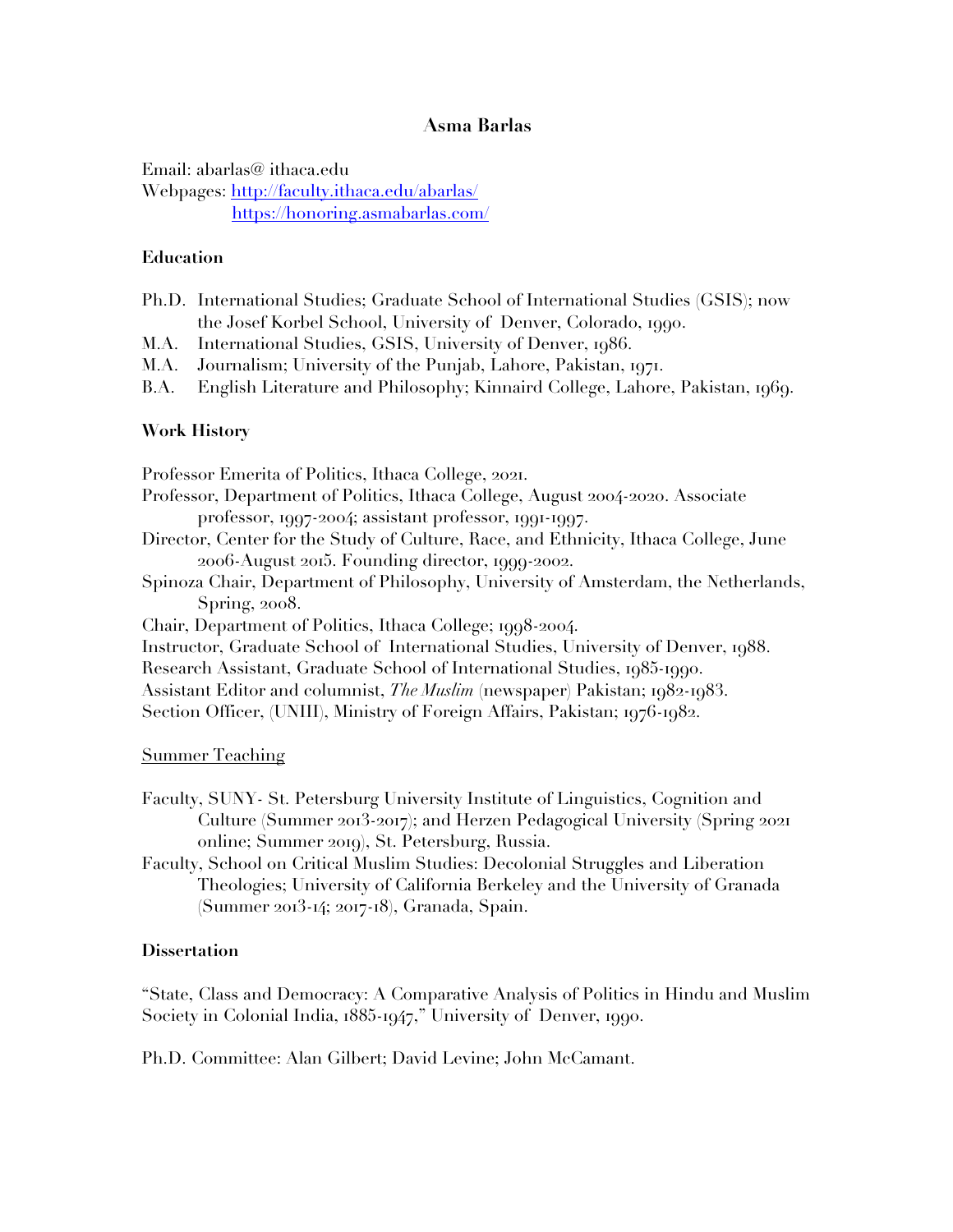## **Research Interests**

Islam; Qur'anic hermeneutics; Muslim sexual politics; Colonialism.

## **Courses**

Intro to Global Studies; Third World Politics; Development; Politics of Identity; Race and Colonialism; Islam; Political Economy of the Middle East; U.S. Empire.

## **Awards, Honors, Fellowships**

| Ithaca College Faculty Excellence Award, 2019.                                              |
|---------------------------------------------------------------------------------------------|
| Ithaca College Summer Research Grants: 2018, 2005, 2003, 2001, 1997, 1995, 1993;            |
| Small Grants: 1995-2001; 1992-93.                                                           |
| State University of New York award to teach in the NY-St. Petersburg Institute of           |
| Linguistics, Cognition and Culture, St. Petersburg, Russia, 2013.                           |
| Visiting Scholar, University of Utrecht, the Netherlands, Theology and Religious            |
| Studies Department and Gender Studies. October 24-November 1, 2009.                         |
| Visiting Fellow, International Center for Islam and Pluralism (ICIP), Jakarta,              |
| Indonesia. June 16-July 3, 2005.                                                            |
| "Believing Women" in Islam nominated for Grawemeyer Award in Religion, 2019; 2009;<br>2005. |
| Fellow, Oxford Roundtable, "The Role of the State in Religion," August 5-12, 2005.          |
| Fellow, Salzburg Seminar, "Strengthening Democracy and Governance: Women and                |
| Political Power," Salzburg, Austria. 26 April- 3 May, 2004.                                 |
| Woman of Distinction, New York State, District: John R. Kuhl, Jr., 2003.                    |
| American Institute of Pakistan Studies, Post-doctoral Fellowship, 1998-99.                  |
| Graduated with a GPA of 4.0. Dissertation passed with distinction; nominated for the        |
| Gabriel Almond Award, American Political Science Association in Comparative                 |
| Politics, 1990.                                                                             |
| American Association of University Women International Fellowship for Ph.D., 1989.          |
| Teaching Grant, Ford Foundation, University of Denver, 1988.                                |
| Ben Cherrington Fellowship, University of Denver, 1985-86.                                  |
| Robert Anderson Fellowship, University of Denver, 1984.                                     |
| Reham al-Farra Journalists Fellowship, United Nations, New York, 1983.                      |
| First Position, Seventh Foreign Service Officers Training Course in International           |
| Relations and Diplomacy, Administrative Staff College, Pakistan, 1976.                      |
| First Position (gold medalist) in the University of the Punjab, Pakistan, 1971.             |
| Department of Journalism Fellowship, Punjab, Pakistan, 1969-71.                             |

# **Publications**

## **Books: Academic**

*Believing Women in Islam: Unreading Patriarchal Interpretations of the Qur'an* (Austin, TX: University of Texas Press, first edition, 2002; revised second edition, 2019).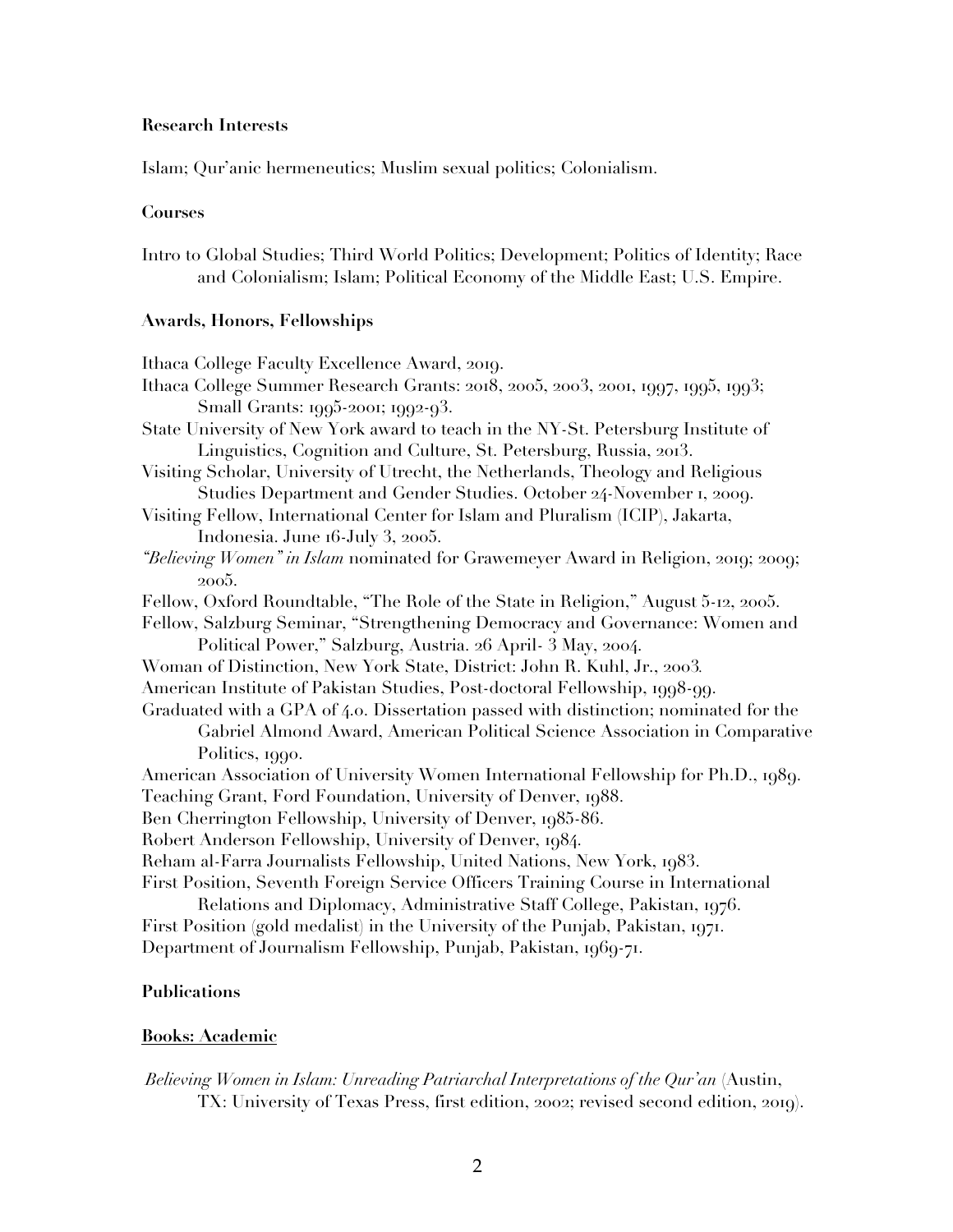#### **Books: Academic** (continued)

- (Published by Saqi in the U.K., 2019, and, in Indonesia as *Cara Quran Membebaskan Perempuan* (Jakarta, Serambi, 2005).
- *Believing Women in Islam: A Brief Introduction*, with David R. Finn. (Austin, TX: University of Texas press, 2019).
- *Re-Understanding Islam: A Double Critique*, Spinoza Lectures, University of Amsterdam (Amsterdam: Van Gorcum, 2008).
- *Democracy, Nationalism and Communalism: The Colonial Legacy in South Asia* (Boulder, CO.: Westview Press, 1995; Routledge, 2018).

## **Books: Trade**

*Islam, Muslims, and the U.S.: Essays on Religion and Politics* (New Delhi, India: Global Media Publications, 2004).

#### **Book Chapters**

- "Classical Religious Authority, Qur'anic Exegesis, and Muslim Women: Challenges and Opportunities in the Digital Age." *Islamic Theology in the Digital Age,* (Germany, forthcoming 2023).
- "Patriarchalism and the Qur'an," in Cesare Cuttica and Gaby Mahlberg (eds.), Patriarchal Moments, Bloomsbury Academic, U.K. (2015).
- "Islam," in Adrian Thatcher (ed.), *Oxford Handbook of Theology, Sexuality and Gender*, Oxford University Press (2014).
- "Does the Qur'an Support Gender Equality?" in Marjo Buitelaar and Monique Bernards (eds.), *Negotiating Autonomy and Authority in Muslim Contexts* (Leuven, the Netherlands: Peeters, 2013).
- "Embodying Islam and Muslims: Religious and Secular Inscriptions," in Marius Timmann Mjaaland, Ola Sigurdson and Sigridur Thorgeirsdottir (eds.), *The Body Unbound* (U.K.: Cambridge Scholars Publishing, 2010).
- "'Holding Fast by the Best in the Precepts:' the Qur'an and method," in Kari Vogt et al. (eds*.), New Directions in Islamic Thought: Exploring Reform and Tradition* (London: I.B. Tauris, 2008).
- "Qur'anic Hermeneutics and Women's Liberation;" published as "La hermeneutica coranica y la liberacion de la mujer," selected papers, First and Second International Congress on Islamic Feminism, *La Emergencia de Feminismo Islamico* (Spain, Oozebap, 2008).
- "Engaging Islamic Feminism: Provincializing feminism as a master narrative," in Anitta Kynsilheto (ed.) *Islamic Feminism: Current Perspectives*, Occasional Papers, (Tampere Peace Research Institute, Finland, 2008).
- "Women's Readings of the Qur'an," in Jane McAuliffe (ed.), *Cambridge Companion to the Qur'an* (Cambridge University Press, 2006).
- "Reviving Islamic Universalism: East/s, West/s, and Coexistence," in Abdul Said et. al (eds.), *Contemporary Islam: Dynamic, Not Static* (Routledge, 2006).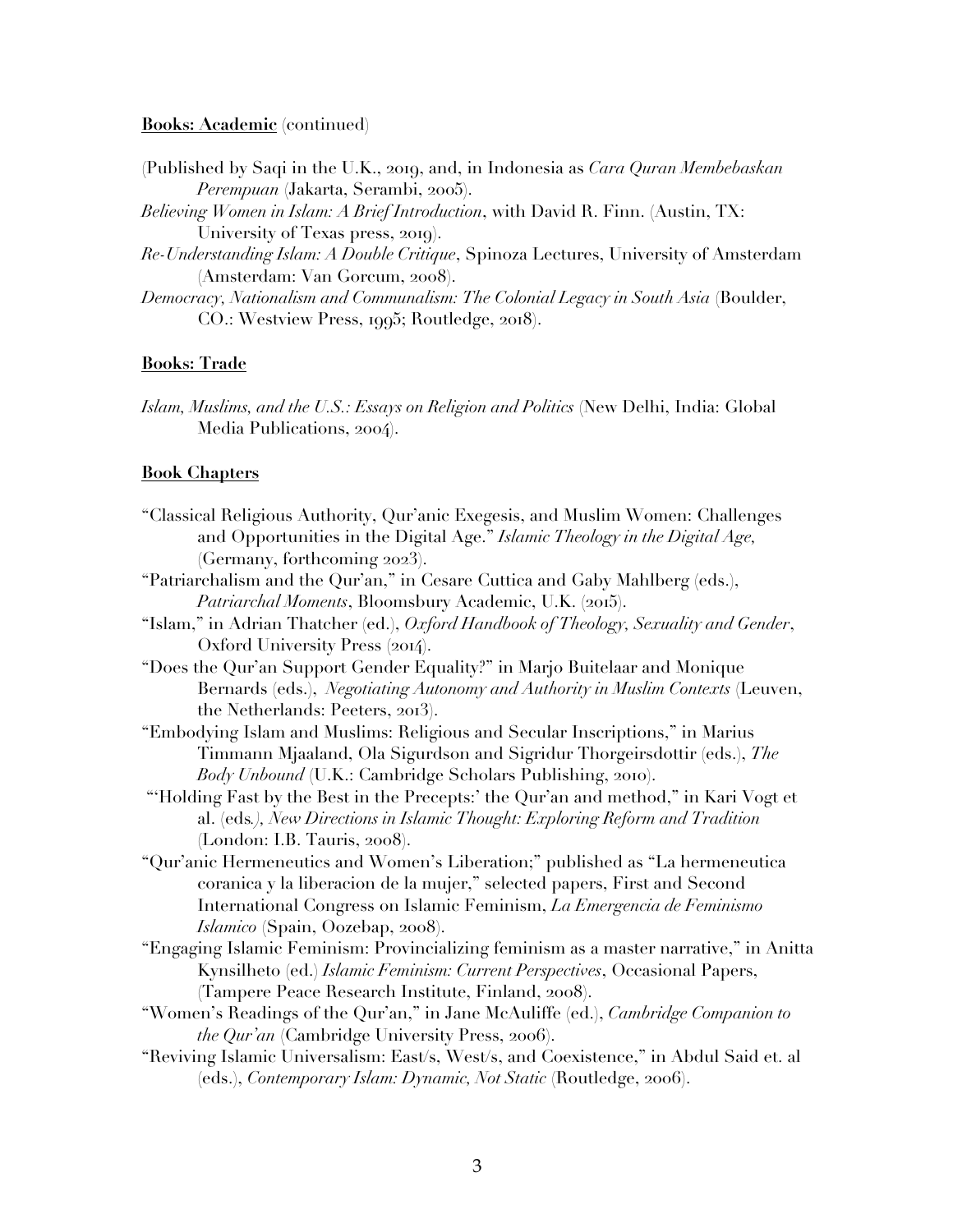**Book Chapters** (continued)

- "Globalizing Equality: Muslim Women, Theology, and Feminisms," in F. Simone (ed.), *On Shifting Ground: Muslim Women in the Global Era* (NY: Feminist Press, 2005).
- "Amina Wadud's Hermeneutics of the Qur'an:," in Suha Taji-Faruqi (ed.), *Modern Muslim Intellectuals and the Qur'an* (Oxford University, 2004).
- "Texts, Sex, and States: A Critique of North African Discourse on Islam," in K. Lacey & R. Coury (eds.), *The Arab-African and Islamic Worlds* (Peter Lang, 2000).

## **Journal Articles and Conference Papers**

- "The Qur'an's Sacrality, Authority and Normativity: Contrasting Approaches with a Focus on Rights." (Germany, forthcoming).
- "Developing a Dialogue between Muslim and Catholic Educators," *International Studies in Catholic Education* (Vol. 13, 2021; published online June 29, 2021).
- "Reading the Word in a Foreign Tongue: Islam's Scripture and non-Arab Muslims," *WORD*, International Linguistic Association, Vol. 65.1 (March, 2019).
- "Secular and Feminist Critiques of the Qur'an: Anti-hermeneutics as Liberation?" for Roundtable: "Feminism and Islam: Exploring the Boundaries of Critique." And, "A Response" to my respondents, *Journal of Feminist Studies in Religion,* Vol. 32, No. 2; Fall, 2016.
- "Uncrossed Bridges: Islam, Feminism, and Secular Democracy," *Philosophy and Social Criticism, Reset-Dialogues Istanbul Seminars 2012,* Vol. 39, No. 4/5, May 2013.
- "Teaching Islam in the West," *Dialogue Australasia*, No. 28, November 2012.
- "September 11, 2001: Remember Forgetting," *Journal of Political Theology*, Vol. 12, No. 5, October 2011.
- "Abraham's Sacrifice in the Qur'an: Beyond the Body," in Tore Ahlback (ed.), *Religion and the Body*, Donner Institute for Research, Åbo, Finland, June, 2011.
- "Still Quarrelling over the Qur'an: Five Interventions," *ISIM Review* (Institute for the Study of Islam in the Modern World), Autumn, 2007.
- "Teaching about Islam and Women: on pedagogy and the personal," *Intercultural Education*, Special Issue, Vol. 18, November 2007.
- "Women in Islam: Facts and Perceptions," in Memoona Hasnain (ed.) *Patient-centered Health Care for Muslim Women in the United States*, conference proceedings, University of Illinois at Chicago Press, 2007.
- "Unreading Patriarchal Interpretations of the Qur'an: Beyond the binaries of tradition and modernity," *American Journal of Islamic Social Sciences*, Vol. 24, No. 2, 2007.
- "Text, Tradition, and Reason: Qur'anic Hermeneutics and Sexual Politics," *Cardozo Law Review,* Vol. 28, No. 1, October, 2006.
- "A Requiem for Voiceless-ness: Pakistanis and Muslims in the U.S." *Wagadu*, Vol. 1, No. 1, Spring, 2004. http://web.cortland.edu/wagadu/
- "Jihad=Holy War=Terrorism: The Politics of Conflation and Denial," *American Journal of Islamic Social Sciences,* Vol. 20, No.1, Winter, 2003.
- "Muslim Women and Sexual Oppression: Reading Liberation from the Quran," *Macalester International,* Vol. 10, Spring, 2001.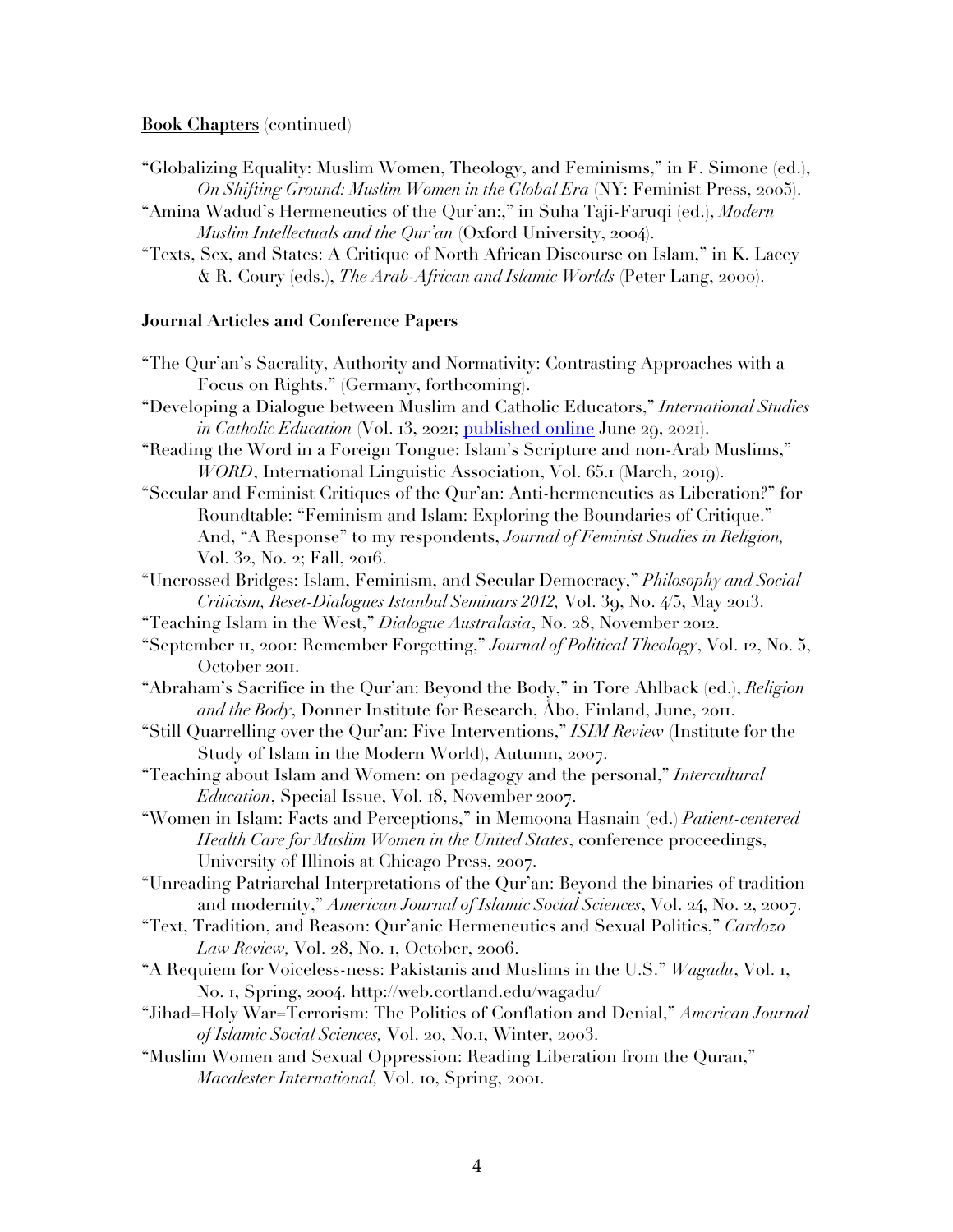## **Journal Articles and Conference Papers** (continued)

"The Qur'an and Hermeneutics," *The Journal of Quranic Studies*, University of London, Vol. III, No. 2, 2001.

#### **Book Reviews, Forewords, Miscellaneous**

- "Challenging Violence against Muslim Women," Foreword for Pamela Cross, *Violence Against Women:* Toronto, Canada, Canadian Council of Muslim Women, 2013. "The Antinomies of 'Feminism' and 'Islam:' the Limits of a Marxist Analysis," review of *Feminism and Islamic Fundamentalism: The Limits of Postmodern Analysis,* Haideh Moghissi (London: Zed Books, 1999), in *Middle East Women's Studies Review,* Vol. xviii, Nos. 1-2, Spring/Summer, 2003.
- "The Uses and Abuses of Muslim History in Explaining Islam," review of *Empire and Elites after the Muslim Conquest,* Chase F. Robinson (Cambridge University Press, 2002); in *American Journal of Islamic Social Sciences*, Vol. 20: 1, 2003.
- "Islam and Equality;" review of *Islam and Equality: Debating the Future of Women's and Minority Rights in the Middle East*, Lawyers Committee for Human Rights (eds.), Canada, 1999; in *Middle East Women's Studies Review,* Vol. xv, Nos. 1-2, Spring/ Summer, 2000.

## **Popular**

100+ articles, op-eds, short-stories, and poems (Pakistan, U.S., U.K., Australia).

## **Invited Academic Keynotes and Presentations**

## **2022**

"Islam and Women: 1,400 Years Later," International conference on Islam and Women, organized by AyVakfi Foundation and Bahcesehir University, Istanbul, Turkey, May 27-28, 2022.

## **2021**

- "Classical Religious Authority, Qur'anic Exegesis, and Muslim Women: Challenges and Opportunities in the Digital Age." Keynote, Justus Liebig University, Germany, December 13, 2021. Via Zoom.
- "The Qur'an's Sacrality, Authority and Normativity: Contrasting Approaches." International Conference on Qur'anic Norm Change. Friedrich-Alexander University, Erlangen-Nurnberg, Germany, October 14, 2021. Via Zoom.

## **2019**

"Navigating Religious Patriarchy," interfaith dialogue panelist, Bradford Literature Festival, Bradford, U.K., July 6, 2019.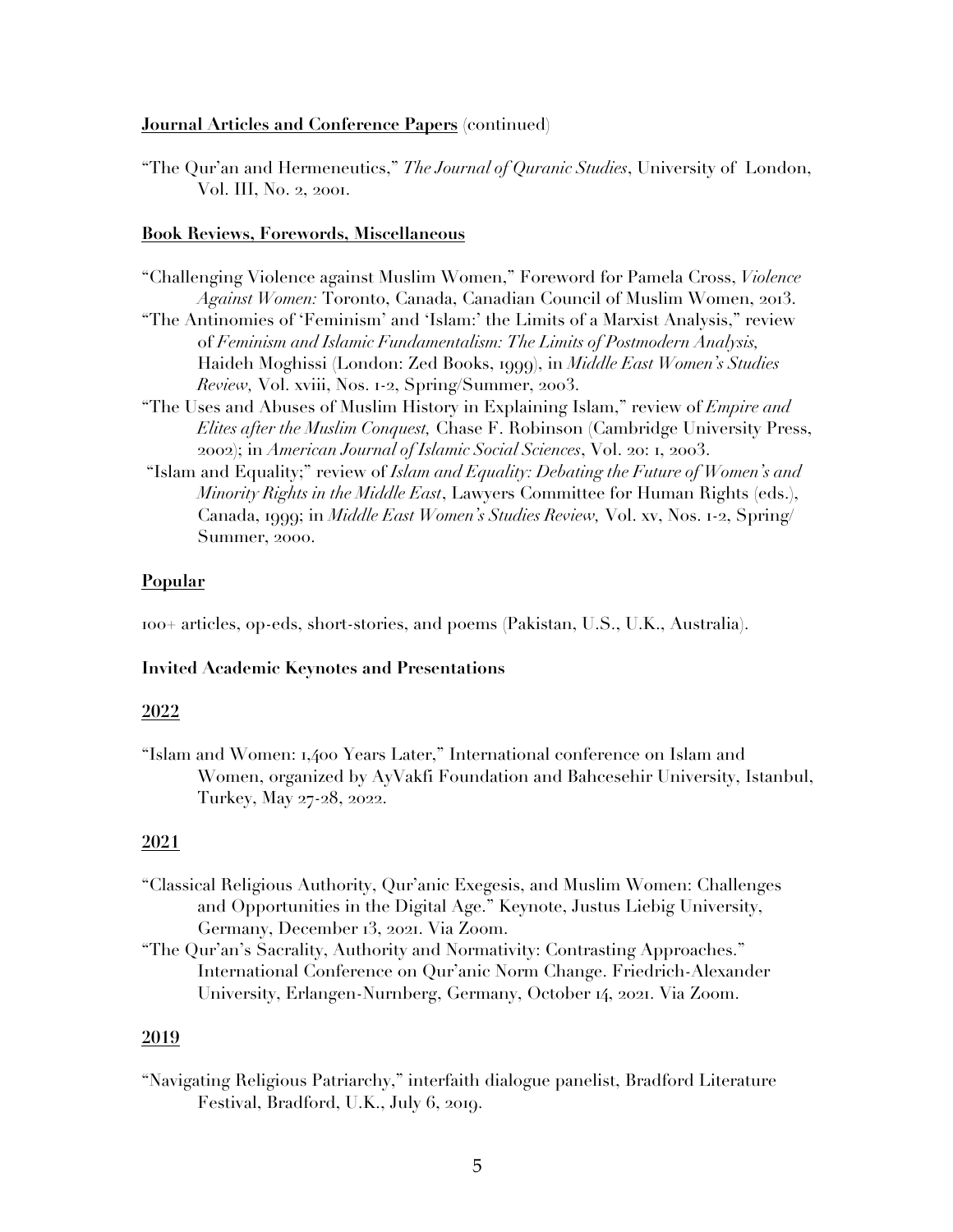#### **2019**

| "Believing Women in Islam," lecture and interview on release of second edition. The          |
|----------------------------------------------------------------------------------------------|
| Iqbal Center for Critical Muslim Studies, University of Leeds, U.K., July 5.                 |
| Book launch lecture for <i>Believing Women in Islam</i> , revised edition. Institute for the |
| Study of Muslim Civilizations, Aga Khan University, London, U.K., July 4.                    |
| "Women, Sex, and Gender in the Qur'an," SUNY, Cortland, March 27, 1019.                      |
| "What Makes Qur'anic Exegesis Just or Unjust?" Keynote, conference on (Un)Just               |
| Religion: Building Identity and Community, Wilfrid Laurier University,                       |
| Waterloo, Canada, March 16, 2019.                                                            |
| "Reclaiming Religion, Unreading Patriarchy," Keynote, Multi-faith Center, University         |
| of Toronto, Canada, March 14, 2019.                                                          |
| "Sex and Scripture: What can the Qur'an tell us about Sexual Equality?" King Fahd            |
| Center for Middle Eastern Studies, University of Arkansas, March 4, 2019.                    |
|                                                                                              |

#### **2018**

- "Decoloniality and Internal Colonialism: The secular turn in Qur'anic Studies." Center for Intercultural Dialogues (Granada), and the University of California, Berkeley. Critical Muslim Studies: Decolonial Struggles and Liberation Theologies, Granada Spain, June 22, 2018.
- "Reading the Word in a Foreign Tongue: Islam's Scripture, the Qur'an, and Non-Arab Muslims." Plenary address, International Linguistic Association 63rd annual conference. St. John's University, New York, April 21, 2018.
- "When Gender is a Problem in Qur'anic Exegesis." New York University Abu Dhabi Institute. Workshop on Gender and Tafsir Studies. Abu Dhabi, April 8, 2018.

# **2017**

"Secularizing the Qur'an?" Center for Intercultural Dialogues (Granada), and the University of California, Berkeley. Summer school on Critical Muslim Studies: Decolonial Struggles and Liberation Theologies, Granada Spain, July 7, 2017.

- "Sex/Gender and Women in the Qur'an," panel, Human Rights, Gender, and Sexuality in the Islamic World, DISC/WCED Symposium, Shirin Ebadi, Nobel Laureate respondent. University of Michigan, Ann Arbor, October 27, 2016.
- "Muslim Women and the Qur'an" Marsico Scholar Lecture, Department of Religious Studies, University of Denver, October 13, 2016.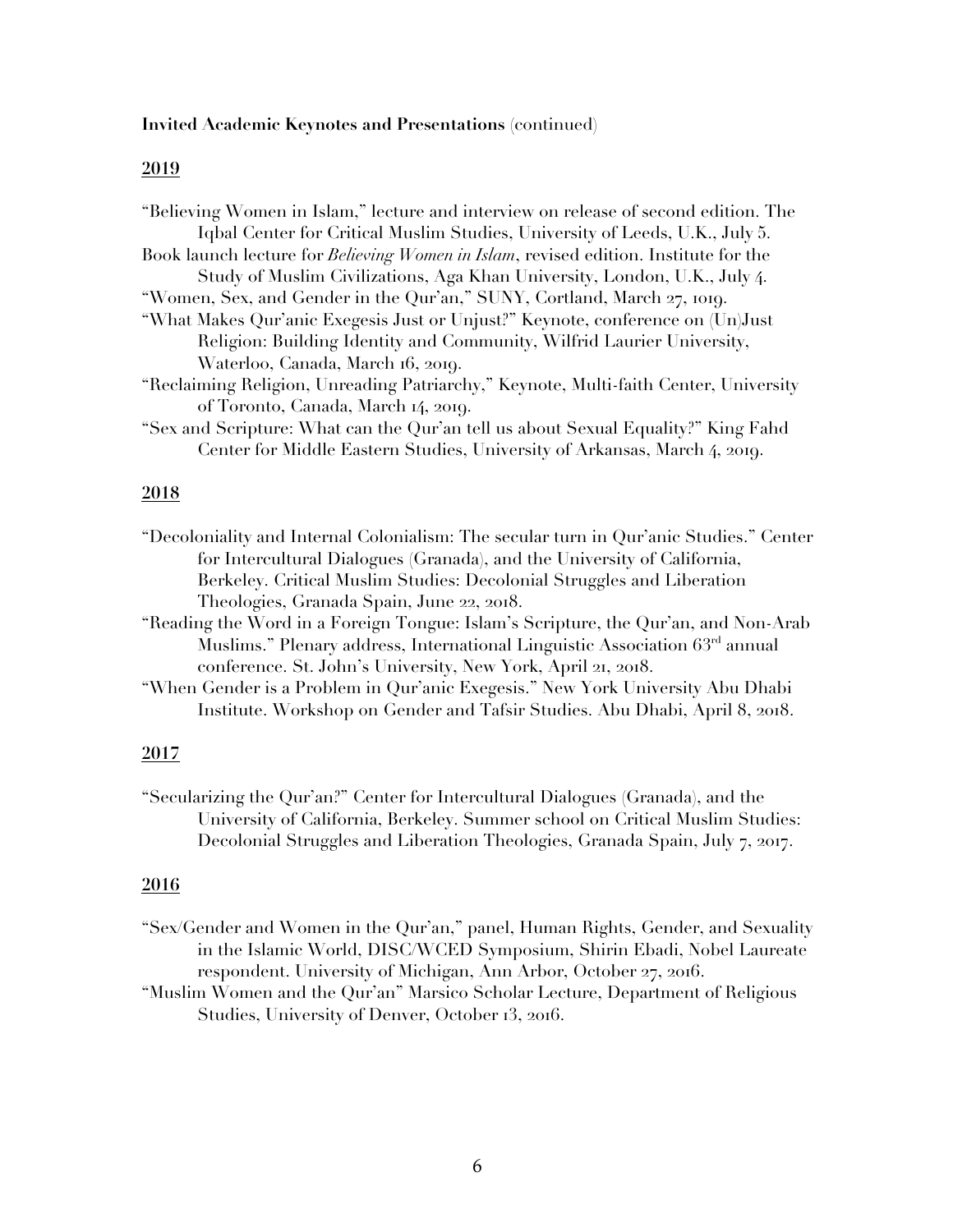#### **2014**

"Qur'anic Hermeneutics as Ethics," Center for Intercultural Dialogues (Granada), and the University of California, Berkeley. Critical Muslim Studies: Decolonial Struggles and Liberation Theologies, Spain, June 10, 2014.

"Violence against Muslim Women," Keynote, International Women's Day, IMDI, Drammen, Norway, March 8, 2014.

## **2013**

"Islamic Feminism, Secularism and (De)colonization," Critical Muslim Studies summer school, University of Berkley and University of Granada, Spain, June 11, 2013. "Qur'anic Hermeneutics and Internal Colonialism in Muslim Societies," Center for Intercultural Dialogues (Granada), and the University of California, Berkeley. School on Critical Muslim Studies. Granada, Spain, June 17, 2013.

## **2012**

"Thinking of Muslims in 'Morally Relevant Ways,'" Keynote, Faith and Culture conference. The Wheeler Center, Melbourne, Australia, June 16, 2012. "Islamic Law, Scripture, and Women's Rights" IILAH Public Seminar, Melbourne Law School, University of Melbourne, Australia, June 12, 2012. Uncrossed Bridges: Islam, Feminism, and Secular Democracy," Keynote, Istanbul Seminars: The Promises of Democracy in Troubled Times. Reset Doc and Bilgi

"Encountering Islam: Women and Gender Equality," Keynote, Critical Issues Symposium. Hope College, Holland, Michigan, October 5, 2011.

University, Istanbul, Turkey, May 21, 2012.

"On Anti-Anti-Foundationalism: Nasr Abu Zayd's 'Rethinking' of the Qur'an," Conference on Islamic Newthinking: In Honor of Nasr Abu Zayd. Kulturwissenschaftliches Institut of Essen and the University of Zurich, Essen, Germany, June 26-29, 2011.

#### **2010**

- "Abraham in the Qur'an: the unbound body," Keynote, Conference on Religion and the Body. Donner Institute for Research in the History of Religion, Åbo Akademi University, Åbo (Turku), Finland, June 16-18, 2010.
- "Women as Agents of Change in Muslim Majority Countries and the World," workshop. Italian Council of Social Sciences and Ethnobarometer; Rockefeller Center, Bellagio, Italy, March 13-14, 2010.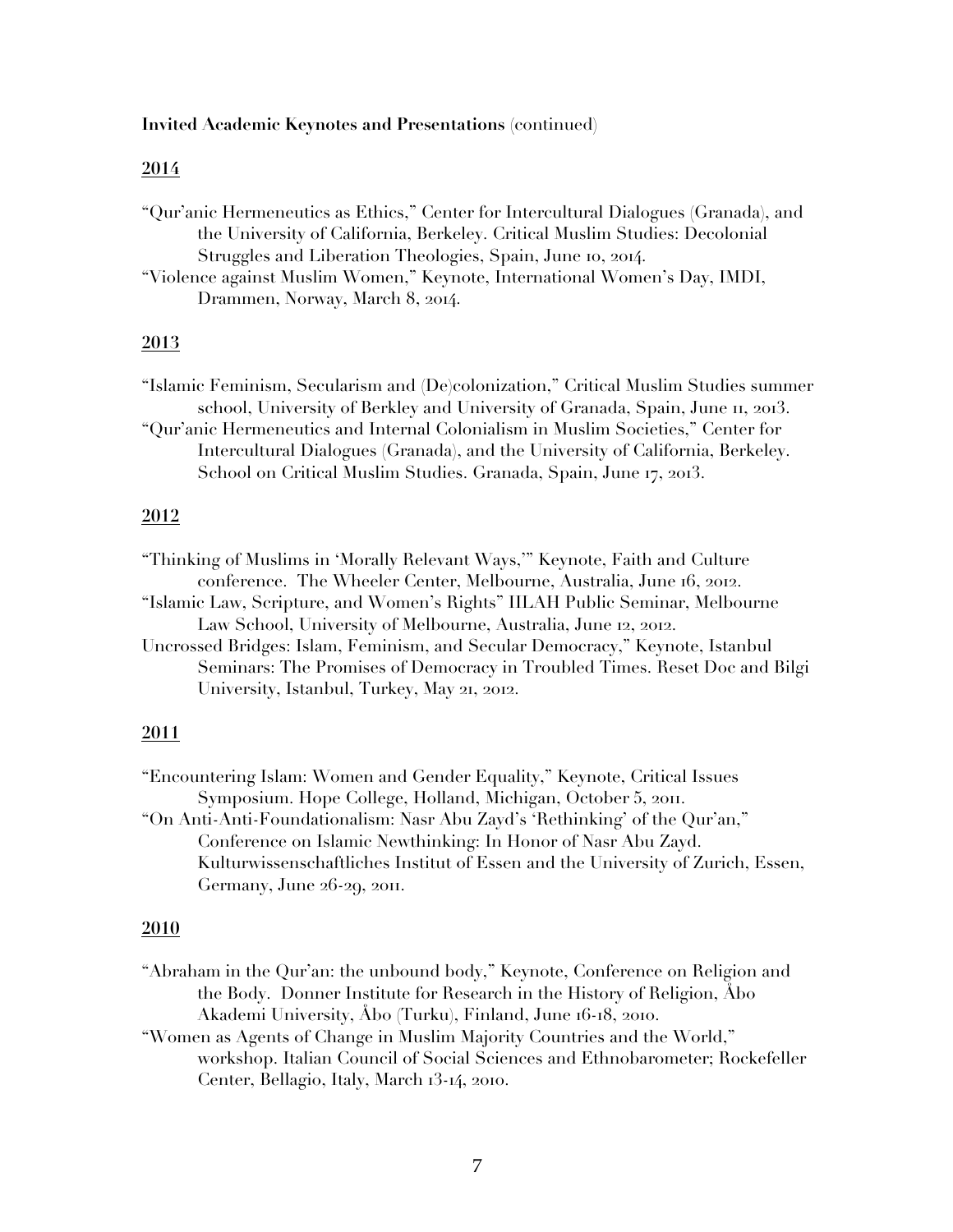## **2009**

## **2008**

| "Globalizing Equality: revisiting the debate," Third International Congress on Islamic |  |
|----------------------------------------------------------------------------------------|--|
| Feminism. Barcelona, Spain, October 25, 2008.                                          |  |

"Would Spinoza Understand Me? Europe, Islam, and the Mirror of Difference." Spinoza Lecture. University of Amsterdam, the Netherlands, June 5, 2008. (Also presented at the University of Nijmegen, June 17, 2008.)

"Believing Women in Islam: Between secular and religious politics and theology," Spinoza Lecture. University of Amsterdam, the Netherlands, May 8, 2008.

| "Can We Speak of Women's Rights in Islam?" Human Rights, Human                         |
|----------------------------------------------------------------------------------------|
| Responsibilities. Saginaw Valley State University, October 22, 2007.                   |
| "Engaging Islamic Feminism: Provincializing feminism as a master narrative,"           |
| Workshop on Islamic Feminism. Tampere, Finland, August 31, 2007.                       |
| "Women and Islam," Southern Illinois University, Carbondale, August 24, 2007.          |
| "Challenges of Reading/Interpreting the Qur'an," Master Class, Institute for the Study |
| of Islam in the Modern World, Leiden, the Netherlands, June 25, 2007.                  |
| "Still Quarrelling over the Qur'an: Five theses on interpretation and authority."      |
| Conference on Redefining Boundaries. Institute for the Study of Islam in the           |
| Modern World, Amsterdam, June 24, 2007.                                                |
| "Lost in Translation: (Muslim) Women and (Films on) Islam," Women and Islam            |
| Series. National Film Board of Canada, Toronto, May 22, 2007.                          |
| "On Islamic and Muslim Feminisms." St. Mary's College, April 16, 2007.                 |
| "Gender, Islam, and the War on Terror," College Lecture. Bates, March 14, 2007.        |
| "Women in Islam: Between Oppression and (Self-) Empowerment," Friedrich-Ebert-         |
| Stiftung. Cologne, Germany, March 9, 2007.                                             |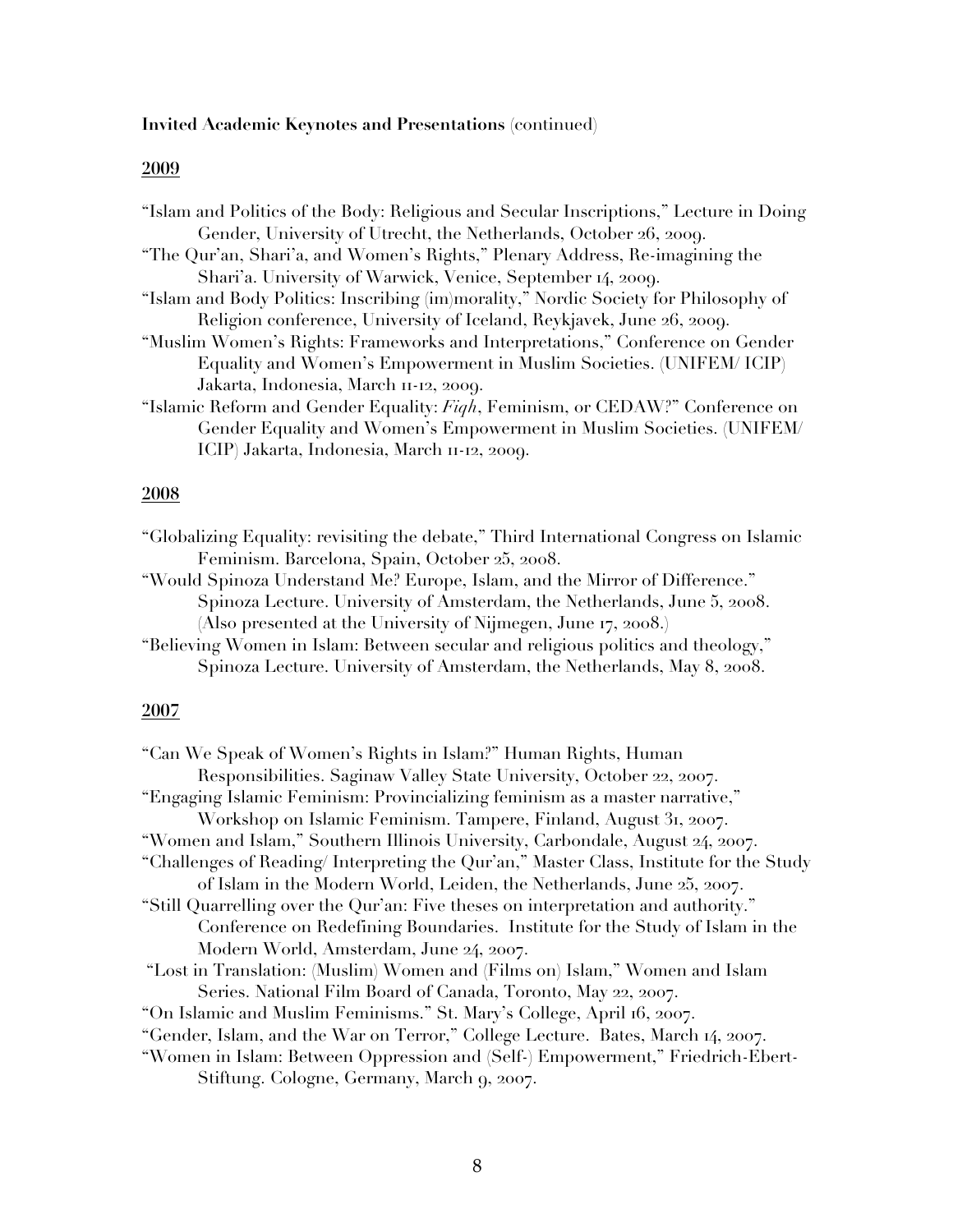#### **2007**

"A Collective Purpose: Crossing Cultural Boundaries," Emmie Baine Lecture. Southern Methodist University, Dallas, March 1, 2007.

## **2006**

- "Does the Qur'an Support Gender Equality?" University Lecture. University of Groningen, the Netherlands, November 23, 2006.
- "Women's Self-Emancipation through the Qur'an." University of Amsterdam, the Netherlands, November 21, 2006.
- "Interpreting the Qur'an: Beyond the Tradition/Modernity Binary," Keynote, Regional Conference. Association of Muslim Social Scientists, November 4, 2006, Toronto, Canada.
- "Four Stages of Denial, or, My On-Again, Off-Again, Affair with Feminism: Response to Margot Badran," Discussion Series, Global Fury/ Global Fear: Engaging Muslims. Ithaca College, October 23, 2006.
- "The Pleasure of Our Texts: reading the Qur'an," Women in Religion in the  $2I<sup>st</sup>$ Century Conference. Interchurch Center, New York, October 17-19, 2006.
- "Reading the Qur'an: Challenges and Possibilities for Muslim Women," Symposium on Gender, Race, Islam, and the "War on Terror." Simon Fraser University, Canada, May 11-13, 2006.
- *"Believing Women in Islam."* Swarthmore College, April 14, 2006.
- "Women, Politics, and Islam," Middlebury College, April 6, 2006.
- "Sacred Knowledge and Women's Rights in Islam." Columbia, March 29, 2006.
- "Women in Islam: Rethinking texts, traditions, and reason," University Lecture. University of Oregon, March 2, 2006.

- "Qur'anic Hermeneutics and Muslim Women's Liberation," International Congress on Islamic Feminism. Barcelona, Spain, October 29, 2005.
- "Women Encountering the Qur'an: Authority, Reading, Scripture," George Mason University, September 19, 2005.
- "'Hold(ing) Fast by the Best in the Precepts:' The Qur'an and Method," Conference on the Changeable and Unchangeable in Islamic Thought and Practice, Sarajevo, May 7-9, 2005 (read in absentia, by Christian Moe).
- "Media Reflections: Ignorance of a Hegemonic Imagination," Occupied Spaces Symposium. Ithaca College, April 8, 2005.
- "Women's and Feminist Readings of the Qur'an." Center for Middle East Studies, Harvard University, March 22, 2005.
- "Women in Islam: Facts and Perceptions," Keynote, Conference on Muslim Women's Health Needs, University of Illinois at Chicago, March 4, 2005.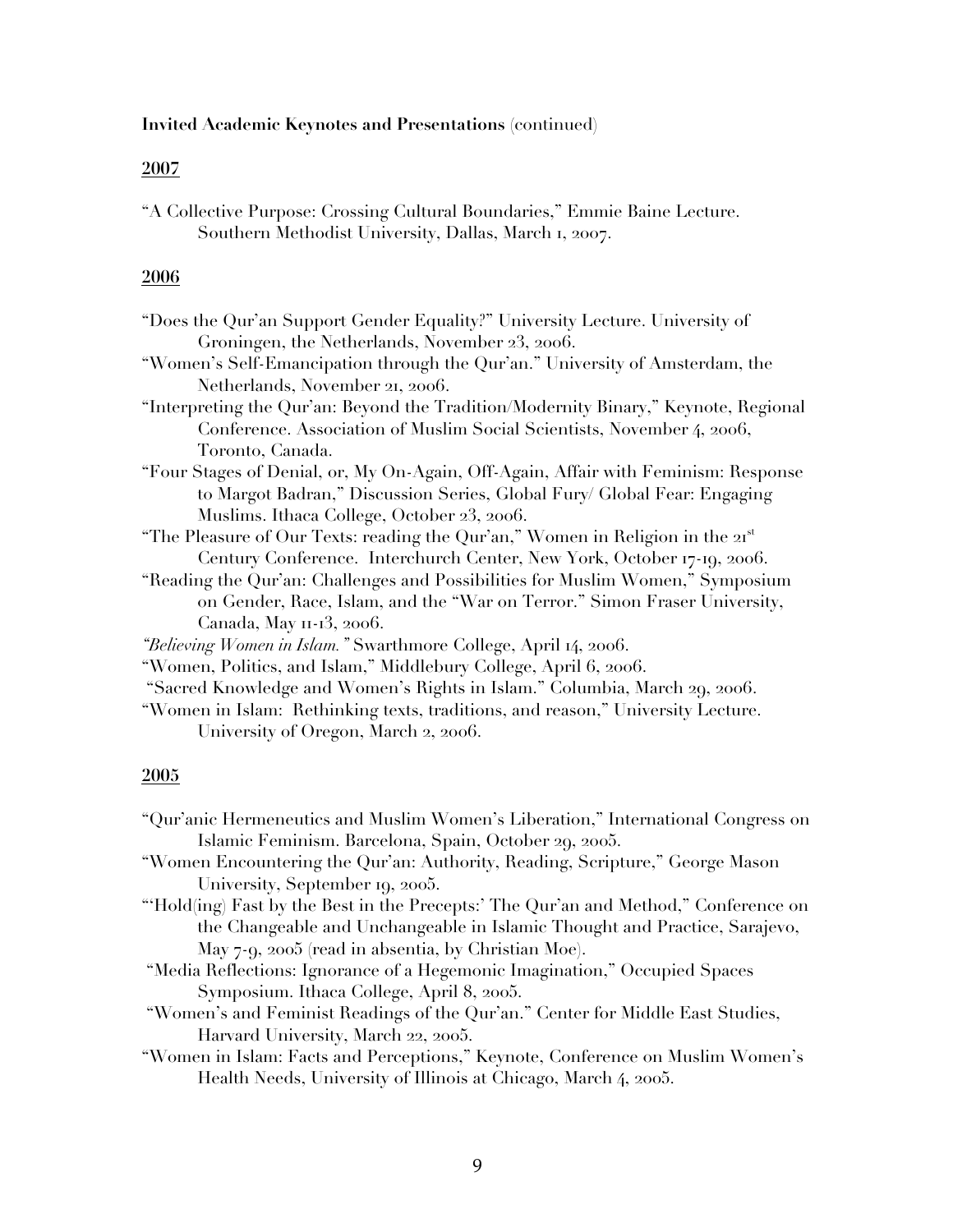## **2004**

| "Christian and Muslim Women in Conversation About Scripture." Hartford Seminary,   |
|------------------------------------------------------------------------------------|
| Dec. 3, 2004.                                                                      |
| "Gender Inequality and Scriptural Interpretation in Islam." Stanford University,   |
| November, 22, 2004.                                                                |
| "Teaching about Women and Islam," AMEWS Roundtable. Middle East Studies            |
| Association Annual Meeting, San Francisco, November 21, 2004.                      |
| "Text, Tradition, and Reason: The Qur'an and Sexual Politics." Cardozo Law School, |
| Yeshiva University, October 10-14, 2004.                                           |
| "Islam, Gender, and Reproductive Health." Woodrow Wilson International Center for  |
| Scholars, D.C., October 4, 2004.                                                   |
| "Muslim Women, the Qur'an, and Male Power." Swarthmore, April 23, 2004.            |
| "Globalizing Equality: Muslim Women, Theology, and Feminisms." Library of          |
| Congress, March 26, 2004.                                                          |
| "Women and Religion," Auburn University, Alabama, March 16, 2004.                  |
| "The Excesses of Moderation," Colloquium on Moderation in Islam. University of     |
| Utah, Salt Lake City, February 21-22, 2004.                                        |
| "The Qur'an, Sexual Equality, and Feminism," Toronto University, January 12, 2004. |
|                                                                                    |

# **2003**

| "Reviving Islamic Universalism," Conference on Contemporary Islamic Synthesis, |  |
|--------------------------------------------------------------------------------|--|
| Alexandria, Egypt, October 3-5, 2003.                                          |  |

- "A Requiem for Voicelessness: Pakistanis and Muslims in the US," Cornell University, April 12, 2003.
- "Islam, Equality, and Women," Keynote, Ithaca College, March 19, 2003.

"Determining Islamic Authority in North America," Conference on Islam in America. Harvard Divinity School, March 8, 2003.

# **2002**

| Presentation/ panelist, "Religious Authorities in Middle Eastern Islam." Institut fur |
|---------------------------------------------------------------------------------------|
| Islam-wissenschaft, Free University of Berlin, Germany, December 5-8, 2002.           |
| "Challenging Patriarchal Interpretations of Islam," Anderberg Lecture, University of  |
| Nebraska, Omaha, Nebraska, November 7, 2002.                                          |
| "Islam, Feminism, and Women," Robert L. Bernstein Symposium on Fundamentalism         |
| and Modernity. Yale University, April 12-13, 2002.                                    |
| "Jihad=Holy War=Terrorism: The Politics of Conflation and Denial," Conference on      |
| Pakistan. American University, April 8, 2002.                                         |
| "Can African Women Learn from East and Southeast Asia?" Women and Higher              |
| Education in Africa, Cornell University, March 28-30, 2002.                           |
| "Will the 'Real' Islam Please Stand Up?" Master's Tea Presentation at Silliman        |
|                                                                                       |

College. Yale University, February 21, 2002.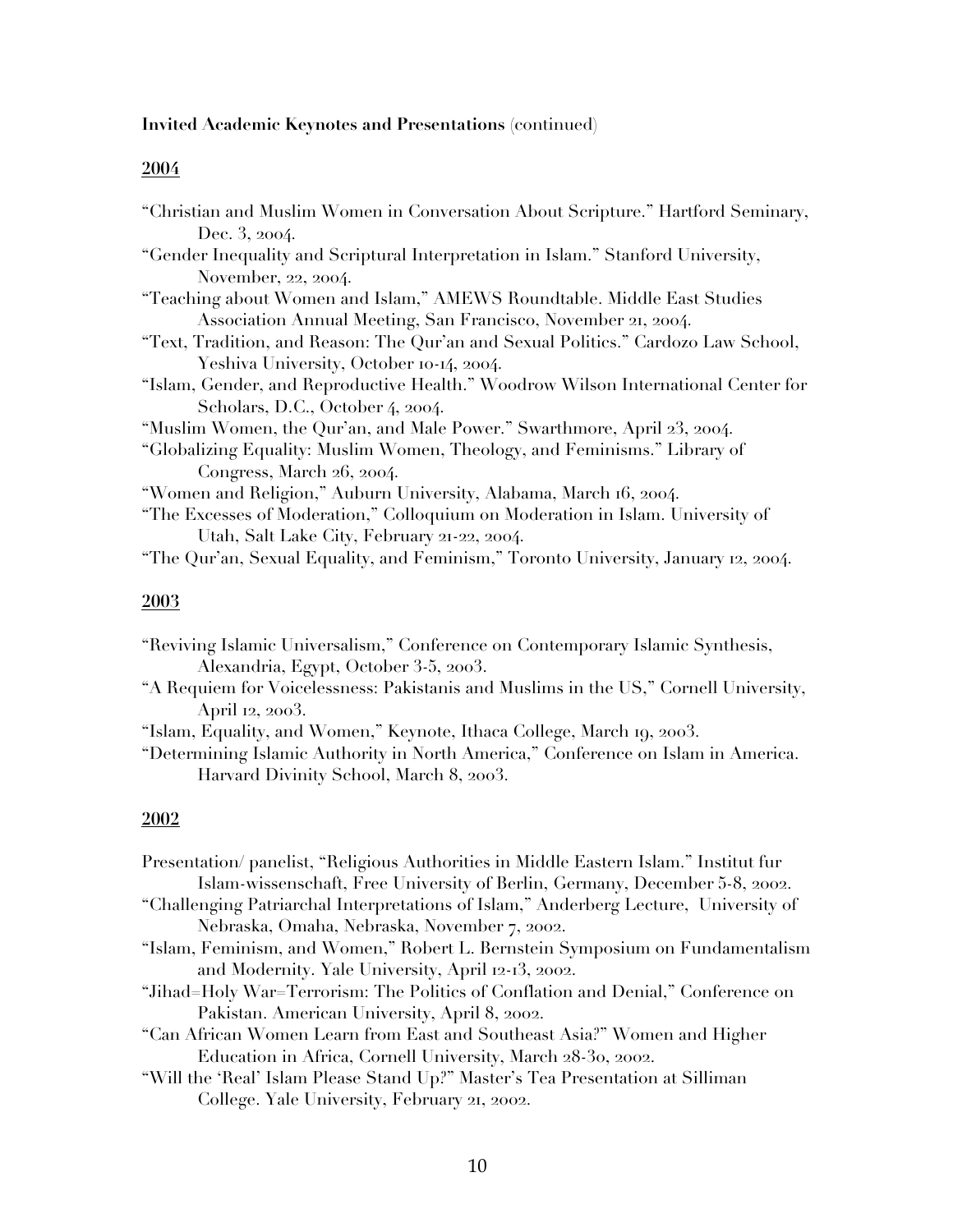#### **2001-1998**

- "Jihad vs. Terrorism?" Karachi, Pakistan, December 20-21, 2001.
- "Globalization and Religion," discussant, International Studies Association, Chicago, February 24, 2001.
- "Muslim Women and Sexual Oppression: Reading Liberation from the Qur'an," Macalester College Roundtable, Minnesota, October, 2000.
- "Reading Scriptures, Constructing Meaning." Transylvania University, Kentucky, April, 2000.
- "The Qur'an and Hermeneutics: Reading the Qur'an's Opposition to Patriarchy," Conference on Qur'an and Hermeneutics, School of Oriental and African Studies, University of London, October, 1999.
- "The Qur'an and Women's Rights: Rereading Scripture," Ithaca College, Discussion Series on Islam, 1999.
- "Texts, Sex, and States: A Critique of North African Discourse on Islam," Conference on Contemporary North Africa, SUNY, Binghamton, April 3-5, 1998.

## **Invited Public Presentations: International**

| "Pakistan: Protest, Solidarity, Democracy," panel hosted by the South Asian Centre,    |
|----------------------------------------------------------------------------------------|
| London School of Economics, February 24, 2022. Via Zoom.                               |
| "Islamophobia: The Long History of a Violent Past," Noor Cultural Center, Toronto,     |
| Canada, June 17, 2021. Via Zoom.                                                       |
| Believing Women in Islam, revised edition, book launch, Council for Arab British       |
| Understanding, London, U.K., July 3, 2019.                                             |
| Workshop on Qur'anic exegesis, New Horizons in British Islam, London, U.K., July 2,    |
| 2019.                                                                                  |
| "Women and Islam," public interview with Viviana Mazza, Corriere della Sera, Milan,    |
| Italy, October 1, 2015.                                                                |
| "Why is it so Hard to Speak about Islam?" NYI-St. Petersburg Institute of Linguistics, |
| Cognition, and Culture, Russia, July 24, 2014.                                         |
| "Challenging Violence against Women and Girls: An Islamic perspective," Canadian       |
| Council of Muslim Women Awards Bruch, Toronto, Canada, October 6, 2013.                |
| "Finding our Voices as Muslim Women," celebration of Islamic History Month,            |
| Ottawa Muslim Women's Organization. Canada, October 30, 2010.                          |
| "Islam and Religious Diversity: towards pluralism and recognition," Keynote, Festival  |
| of Friendship, Ottawa Muslim Women's Organization. Canada, April 25, 2010.             |
| "Reflections on "Globalizing Feminism," Al-Nisa, Dutch Muslim Women's                  |
| Organization. Utrecht, the Netherlands, October 28, 2009.                              |
| "Re-understanding Islam: A double critique," Islamic Community of Lisbon; with the     |
| President of Portugal Cavaco Silva attending. Portugal, June 22, 2008.                 |
| "Muslims in the West," debate with Tariq Ramadan. Erasmus University, Rotterdam,       |
|                                                                                        |

the Netherlands, June 13, 2008.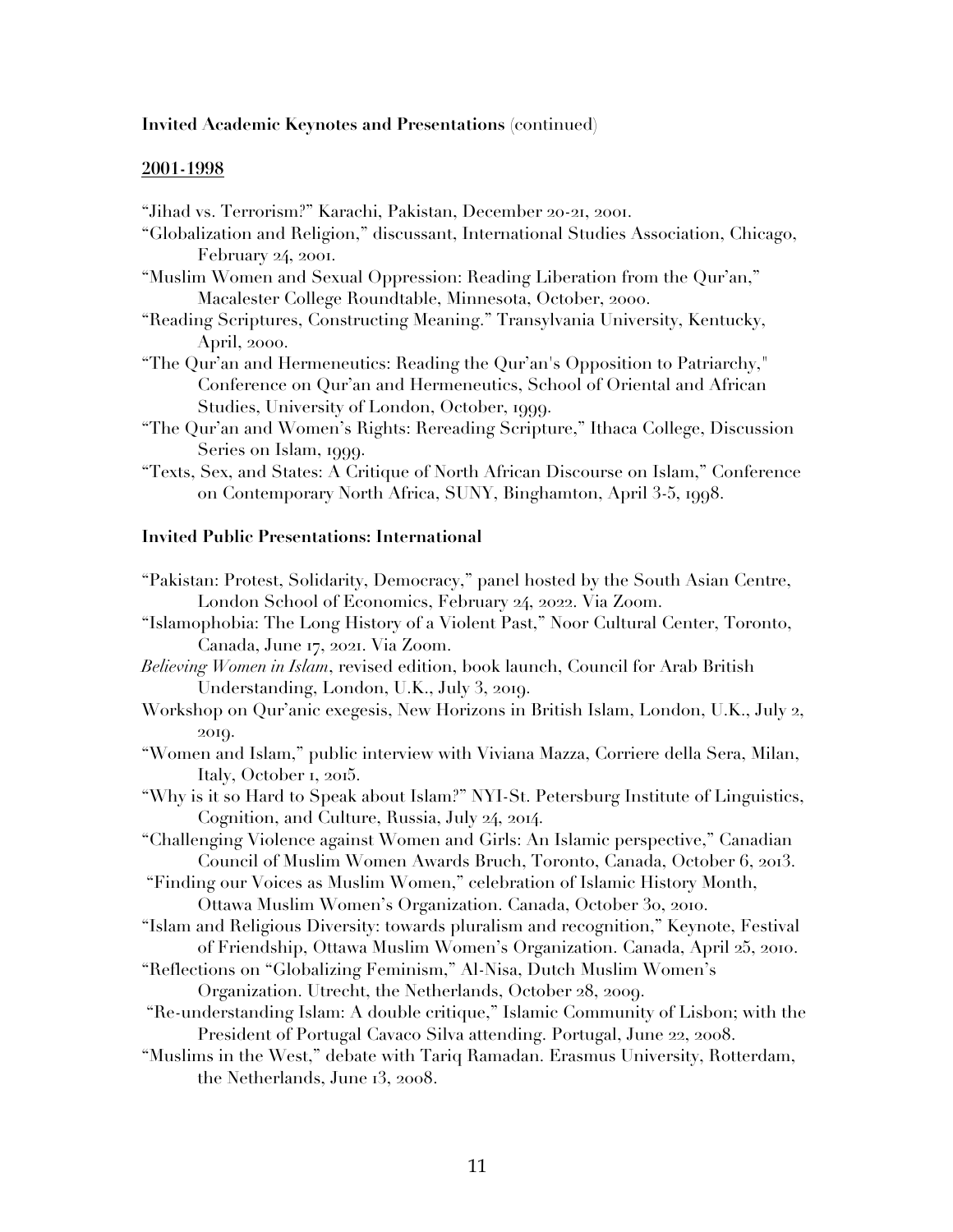#### **Invited Public Presentations: International** (continued)

- *"Believing Women" in Islam*, interview/discussion, Dutch Muslim Broadcasting Network (NMO). Hilversum, the Netherlands, June 25, 2006.
- "One Father, Three Dysfunctional Families: On the 'Problematic' Aspects of Monotheism," Snowstar Institute. Toronto, Canada, June 4, 2006.
- "Istanbul II: Empowering Women in Public Life in Middle East and North Africa," conference. Istanbul, Turkey, February 6-7, 2006.
- Lecture Series on Islam, Visiting Fellow, Center for Islam and Pluralism. Jakarta, Indonesia, June-July, 2005.
- "Tradition and Modern Life: the Changing Role of Women," via digital video. US Embassy, New Delhi, India, August 13, 2002.

## **Invited Public Presentations: U.S.**

- "Islamic Feminism and Muslim Women," Lecture at the invitation of the Student Government Association, St. Olaf College, October 19, 2017.
- "Muslim Women's Rights in the Shariah and Qur'an," Hobart and William Smith Colleges, April 24, 2013.
- "Challenging Male Privileging Interpretations of the Qur'an." Wellesley College, March 14, 2012.
- "A Balloon for Allah," commentary on documentary by Nefise Ozkal Lorentzen. Unspoken Film Festival, Utica, New York, October 14, 2011.

"Culture under Siege in Pakistan," panelist, Community Forum, on Caravanserai project. State University of New York, Oswego (held at Syracuse), New York, October 10, 2011.

- "Women, Politics, and Islam." Wesleyan University, December 3, 2010.
- "Hearing the Word, as a Muslim: Thirteen passages of the Qur'an and Religious Diversity," Vespers Service, Sage Chapel. Cornell, November 4, 2007.
- "The Qur'an and Gender: Sexuality and Women's Status in Islam," St. Bartholomew's Church. New York City, April 24-25, 2006.
- "Women and the Word," Wilshire Boulevard Temple. Los Angeles, November, 2005.

"Reading and Interpreting the Qur'an," and "Family and Marriage in Islam," Los Angeles Latino Muslim Association. California, April 16, 2005.

- "Mainstreaming Extremism," Plenary Address, Muslim Public Affairs Council, Fourth Annual Convention. Long Beach, California, Dec. 18, 2004.
- "Towards a Theory of Gender Democracy in Muslim Societies," Fifth Annual Conference of the Center for the Study of Islam and Democracy. Washington, D.C., May 29, 2004.
- "Unreading Patriarchal Interpretations of the Qur'an," Independent Muslim Women's Alliance. Detroit, Michigan, October 11, 2003.
- "Muslims in the U.S." Strategic Research Forum, San Francisco, California, May 24, 2003.

"Religion and our Response to Violence." Cornell, February 13, 2003.

"9/11, the Academy, and Renewal." Ithaca College, September 12, 2002.